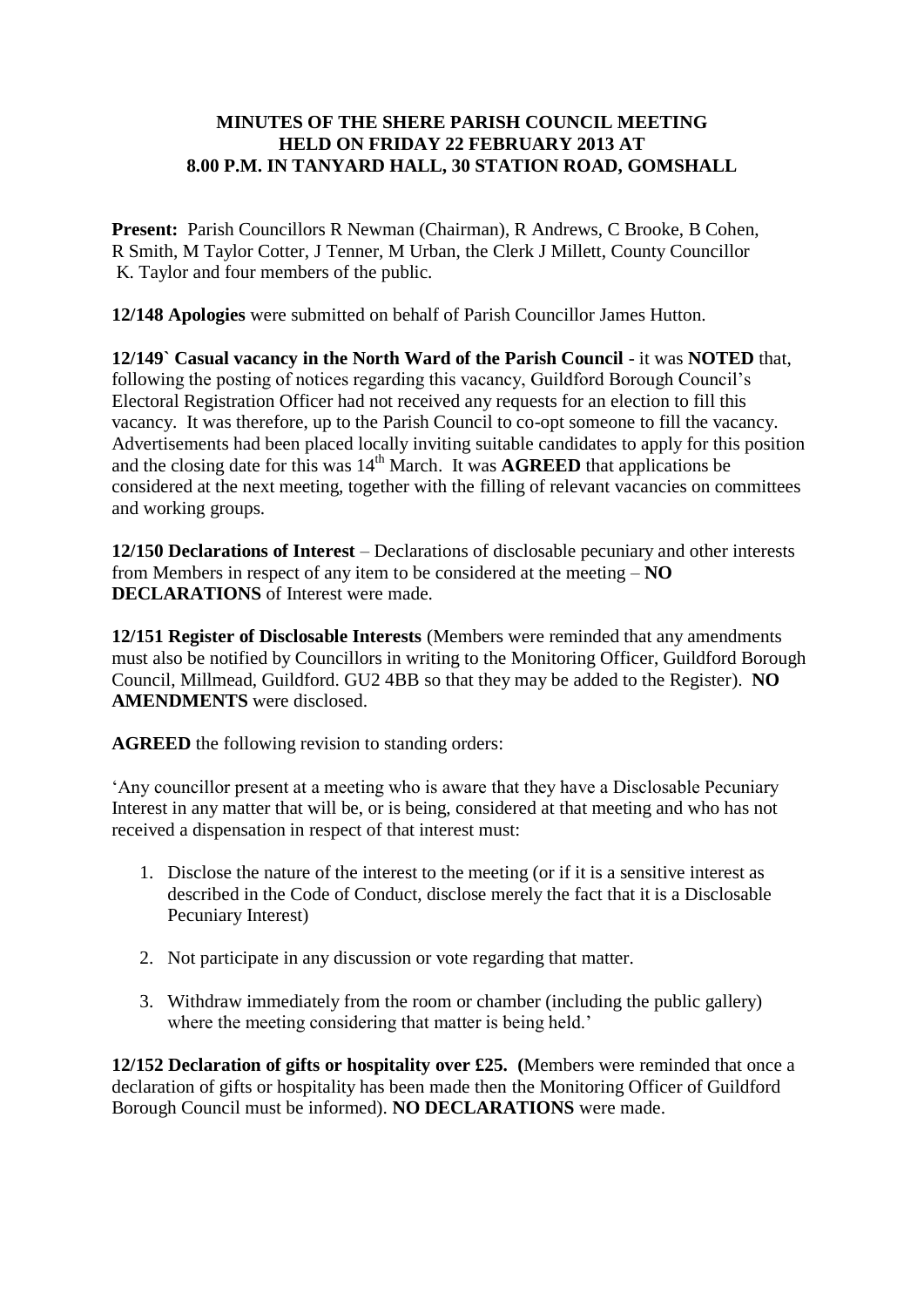**12/153 The Minutes** of the meeting of the Council held on 30 November 2012 and the Extraordinary meeting of the Council held on 30 January 2013 were **APPROVED** and **SIGNED** by the Chairman as a correct record of the meeting.

# **SHORT ADJOURNMENT TO ENABLE THE PUBLIC TO ADDRESS THE COUNCIL.**

**12/154 Shere Recreation Ground – CCTV - c**onsideration was given to requesting Shere Recreation Ground Association to pursue a joint scheme with the Parish Council and related expenditure. It was **AGREED** that a joint meeting be held to discuss this matter and report back to the Parish Council, between representatives of the Parish Council, Shere Recreation Ground Association, the two nurseries, the Museum, the Village Hall, Church Club and library and Ben Bray.

**12/155 Shere Village Hall Holiday Club -** a request by the Rector to use the field adjacent to the swimming pool for an open air service on 30 August was **GRANTED**, subject to a risk assessment being carried out for this event.

## **The meeting restarted.**

#### **12/156 Police Matters:**

- **Hound House Road** the concern of local residents about the number of car transporters using Hound House Road, Shere, on their way to the car scrap business in Ewhurst and getting stuck because of the narrowness of the road, thereby creating delays, was **NOTED**. The Police had said that enforcement would be difficult but had suggested a site meeting. It was **AGREED** that a risk assessment of this situation was needed and that a joint meeting be held with the owners of the car scrap business to try to resolve this matter and a risk assessment be put in place.
- **Shed Burglaries** it was **NOTED** that a man had been convicted for these offences. However, there had been a further shed burglary, in Peaslake recently.
- **• PCSO** it was noted that the local PCSO did not seem to patrol the area a great deal and that he had said that this was because he didn't have access to a vehicle. It was **SUGGESTED** that a letter be sent to the Police setting out the Parish Council's concerns.
- **Mugging in Shere** it was **NOTED** that a local resident had been robbed at knife point, in Shere. There was some concern that the Police weren't responsive enough in terms of informing the Parish Council and the public in general, of the incident. It was **AGREED** that a letter be sent to Temporary Guildford Neighbourhood Inspector, Amy Buffoni, setting out the Council's concerns, and to the Police Commissioner, who had recently spoken at a conference about more respect for the individual and the Police clamping down on anti-social behaviour.

**12/157 Plans for a new monthly cinema in Shere – it was <b>NOTED** that full funding had been received for this project, including a grant from the Surrey LEADER Project. The only outstanding items that would need to be purchased were blackout blinds and acoustic drapes.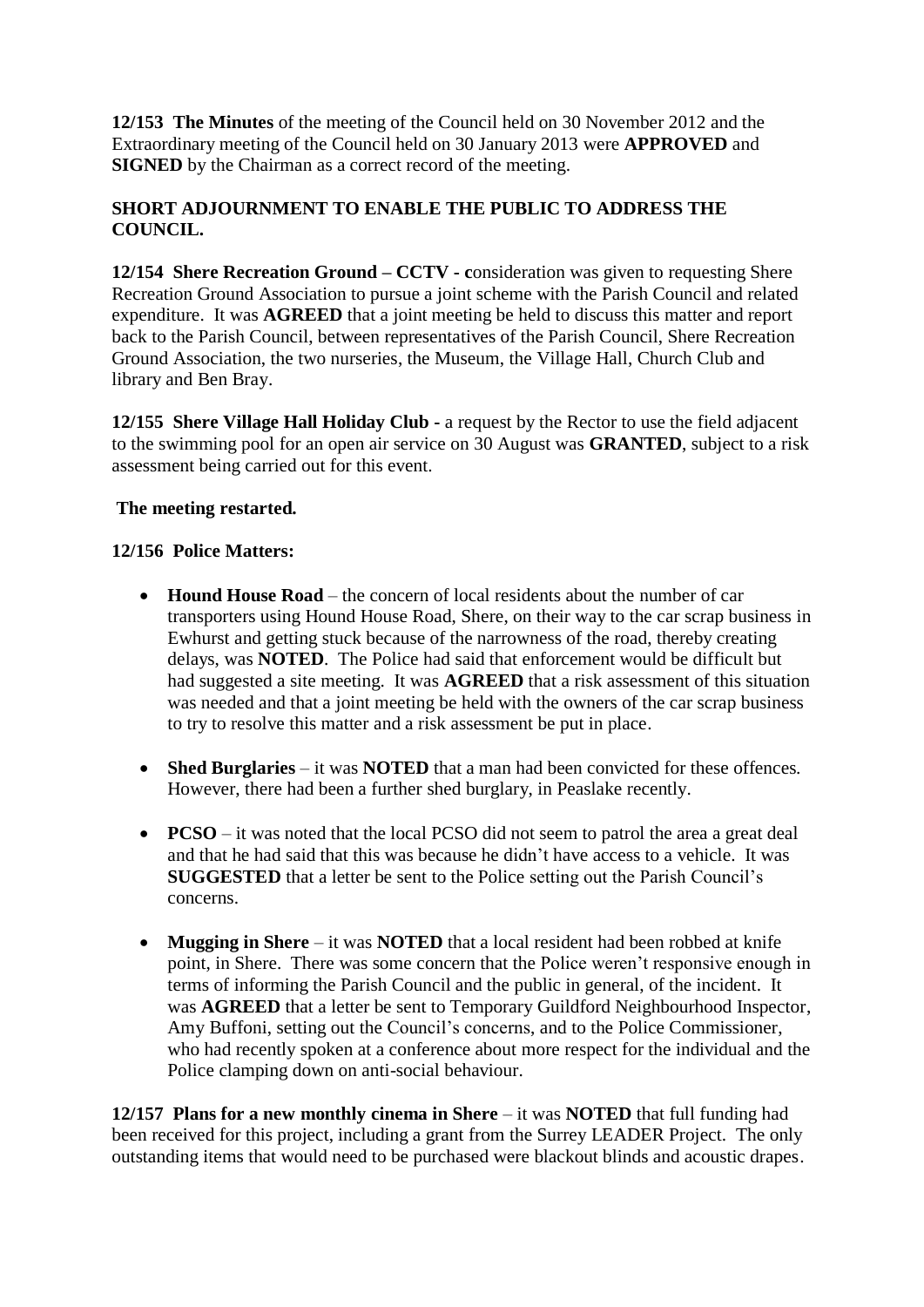The organisers of the Shere Village Cinema were invited to report back to the Parish Council if they needed to.

**12/158 Community Right to Bid** – it was **NOTED** that, at this stage, there wasn't a Register in place until local Parish Councils suggested community assets that could be placed on such a register. It was **AGREED** to have this topic as a regular item on the Parish Council's agendas.

## **12/159 Pond Lane, Peaslake - Car Park** – the reinstatement of height barriers was **NOT AGREED**

**12/160 Filming in the Parish** – it was **NOTED** that £5,000 had been received from Molly Moon Films for filming that had taken place in Shere. There had also been some filming in Holmbury St Mary and the Locations Manager had indicated that he would arrange to give the Parish Council £100 per day for the days that they were there.

**12/161 Minutes of the Parish Maintenance Committee meetings held on 18 December 2012 and 7 February 2013** – these were **RECEIVED**

**12/162 Minutes of the Playground Committee held on 15 January and 4 February 2013 and to consider the recommendations in the latter on 'Skate and Ride'** – these were **RECEIVED.** It was **AGREED** that:

- (i) professional advice be sought on measuring noise from a skate ramp and ways to ameliorate this;
- (ii) Shere Recreation Ground Association be approached with a plan for a skate ramp facility on Shere Recreation Ground and
- (iii) subject to the above, a scaled-down version of a skate ramp be installed, which could be added to at a later date.

**12/163 Netley Triangle – hedging –** it was **AGREED** that the National Trust be asked to confirm that they would plant hedging at this site.

**12/164 Power cuts** – the response from UK Power Networks to recent problematic power cuts was **NOTED.** The power cuts had mostly been caused by problems with an automatic switch on the overhead network, triggered by birds, tree branches and air-borne debris. The company had said that they patrol regularly and cut down trees. Also, an underground network cable fault had caused a much longer power cut but this fault had been fixed.

**12/165 Local Train Services** – it was **NOTED** that some vegetation had been cut back, in preparation for the new foot-bridge at Gomshall station. K Taylor reported that, at a recent Surrey Rail Strategy meeting, an indication had been given that there was a possibility of electrification of the North Downs line and he had said, at that meeting, that it should be a full stopping service.

**12/166 River bank, Ewhurst Road, Peaslake** – it was **NOTED** that there had still been no response from the Bray Estates' agent as to the exact properties that had entered into agreements covering access to the river bank. Also the legal easement relating to Rangers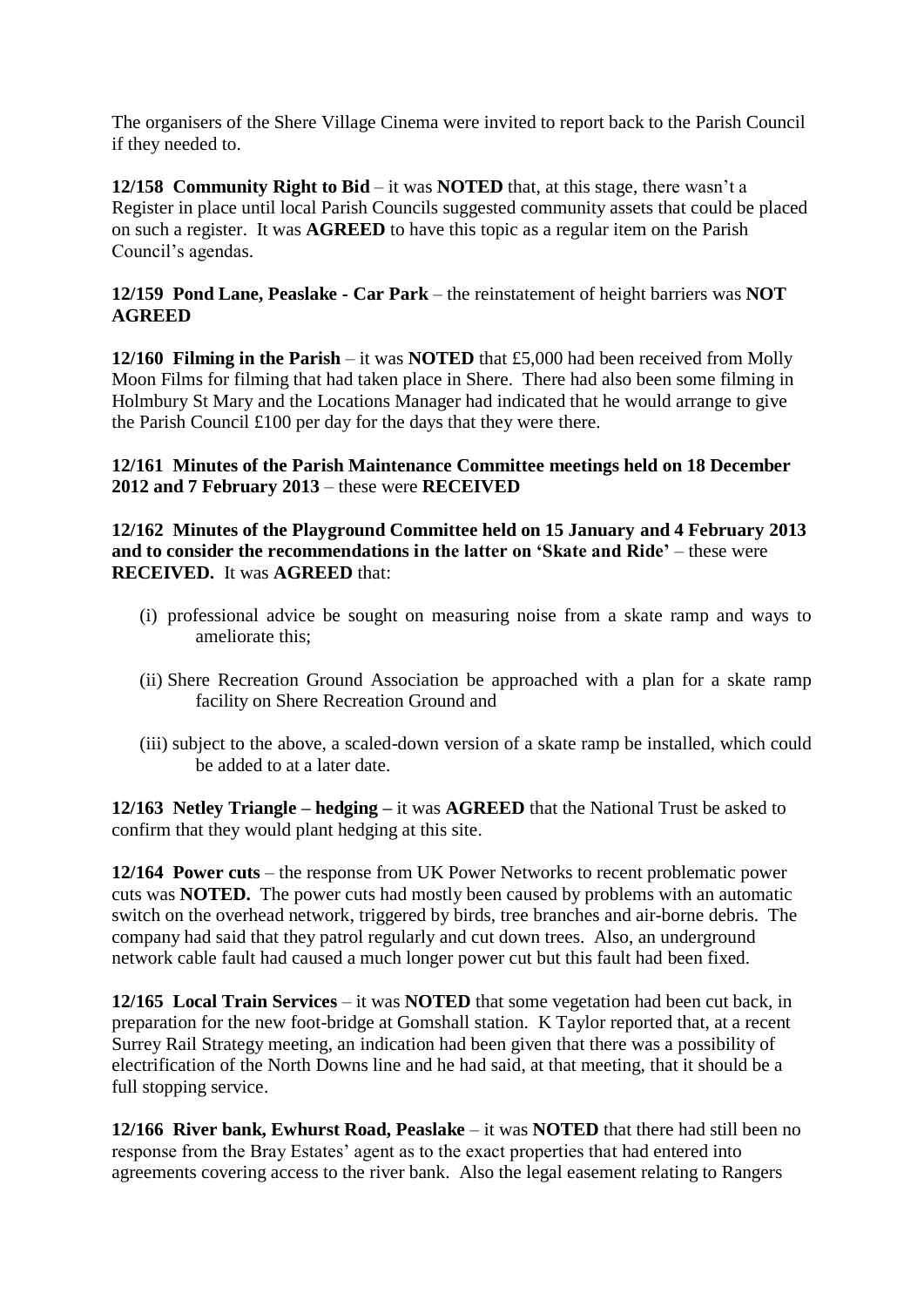Cottage had still not been received. The Parish Council was concerned that they were incurring costs for grass cutting and other maintenance whilst the area was being used by private individuals. It was **AGREED** that the Bray Estates' agent be chased for a response and that the Council's Solicitor be asked for a progress report on his work in checking the easements and the possibility of handing the lease back to the Bray Estates. **Agenda item for next meeting.**

**12/167 Management and Strategy Working Group** – it was **AGREED** that a meeting be scheduled.

**12/168 Parking in Holmbury St Mary** – a request from a local resident to have parking allocated to Manor Cottage, Laurel Cottage and Cherry Tree Cottage was considered. It was **AGREED** that an up-date be sought from the Council's solicitor on the Parish Council taking over the manorial waste land so that the provision of parking for these residents can be considered and that the residents be advised of this.

**12/169 Highways improvements in Peaslake** – it was **NOTED** that a site meeting had been held, last year, with the Area Team Manager in Surrey County Council's Highways department to discuss an improvement scheme for Peaslake village centre and the Parish Council had raised various issues with the Manager. A response had not been received and the Manager had since left Surrey County Council. It was **AGREED** that this matter be followed up with the Area Team Manager's successor.

**12/170 'Dabbling Duck', Middle Street, Shere** – consultation on licensing application – there was **NO OBJECTION** to this application.

**12/171 'Benefit Matters'** – Parish Councillor Chris Carlisle reported to the Parish Council on this event. Topics discussed included Welfare Reform (housing benefit changes, bedroom tax, etc), Digital Inclusion, Education, Training & Employment, Fuel Poverty, Financial Matters (Loan Sharks, Financial Literacy and Credit Unions). In relation to Digital Inclusion, K Taylor reported on a recent meeting at Denbie's about superfast broadband – there was a £35 million investment to be rolled out in 20 months, over the whole of Surrey.

**12/172 Council's Complaints Policy – training** – it was **NOTED** that Guildford Borough Council were awaiting the appointment of a new Head of Legal Services who would also act as the Council's Monitoring Officer. The new Monitoring Officer would arrange training for Parish Councils on handling complaints. **Future agenda item.**

**12/173 Public footpaths 170 &173, Lawbrook Lane, Shere, Highways Act 1980, s.119, Diversion Order 2013** – to consider representations or objections to this Order – **NO OBJECTION**

**12/174 Clerk's Report** (for noting, delegation to the Clerk or inclusion on the next agenda) The following items were raised:

 **Queen Street, Gomshall** – it was noted that Surrey County Council had said that there was no prospect of traffic calming/speed restrictions in this area (this matter had arisen from a request by residents)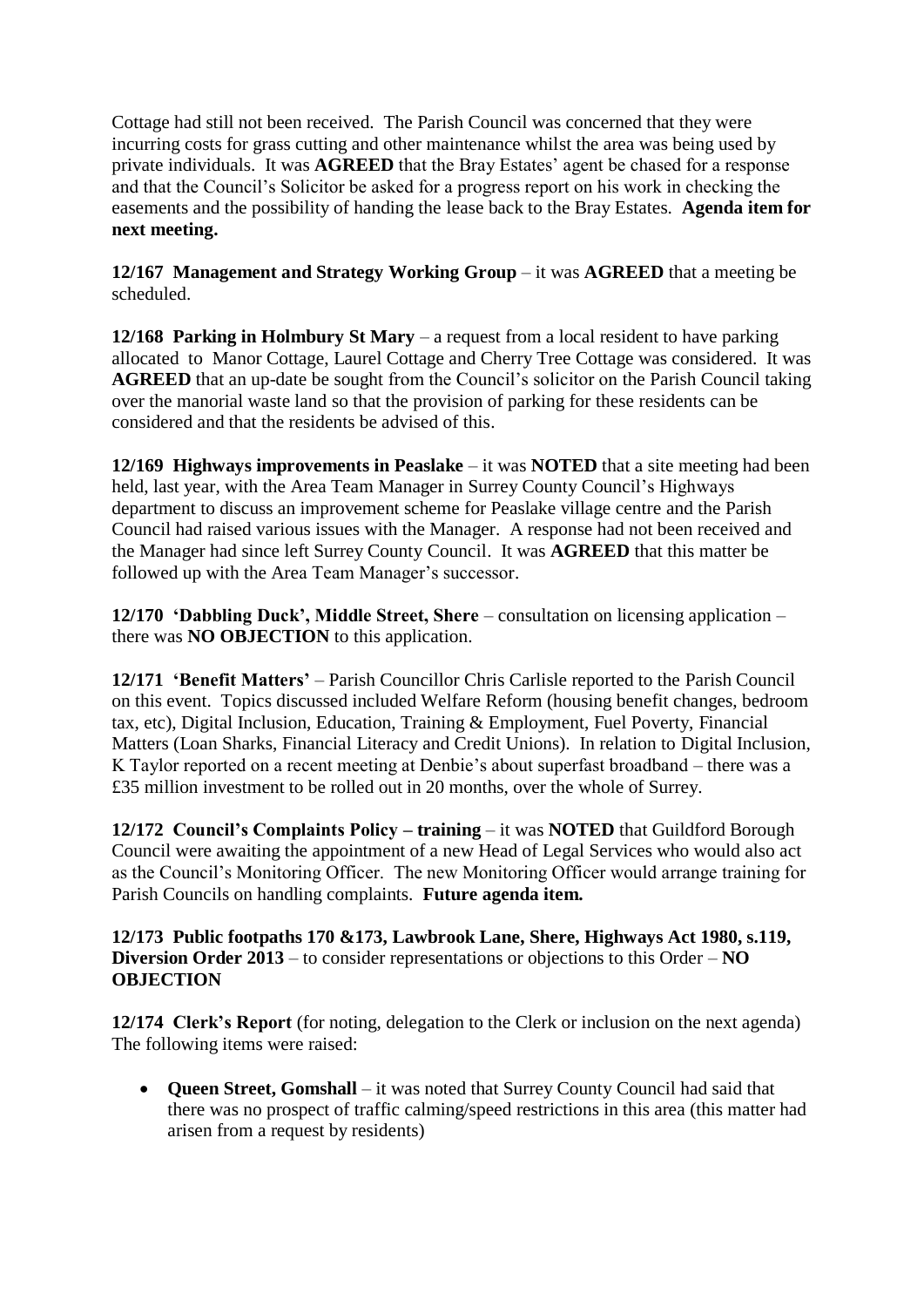- **Guildford Together Event** feedback on this event had been received from Surrey County Council; the event had been held to establish priorities for the area and it would inform the work of Surrey County Council and Guildford Borough Council.
- **Appropriate use of e-mail for discussion** the policy of the Parish Council regarding good governance and discussing everything possible in public was reiterated.

**12/175 Councillors' Business** (for noting, delegation to the Clerk or inclusion on the next agenda). The following items were raised:

**Peaslake Car Park Sign** – currently, this had been hidden from sight by hoardings for building work. It was suggested that the Parish Council wait for the hoardings to come down before giving any consideration to re-locating the sign.

**Flooding in Queen Street, Gomshall, at junction with Leather Lane** – some flooding had been reported by residents of Leather Lane and it appeared to be caused by a blocked drain. A Parish Councillor queried whether that part of the road could be subsiding. K Taylor commented that it could be caused by tree roots and would arrange for this to be investigated. Also, Queen Street was scheduled to be resurfaced so the drain would need to be cleared before then.

**Hurtwood football field** – it was **NOTED** that the football field had been churned up by a motor bike and was being repaired. The incident had been reported to the Police.

**Pot-holes** – there was a lot of concern about the worsening condition of local roads and the number of pot-holes. It was felt that reporting pot-holes via Surrey County Council's website was inefficient; inspections were limited to September and March and then reporting by individuals was relied upon. K Taylor stated that reports were tracked and that more resources were being put into this type of highway maintenance. It was **AGREED** that an article be put in the Parish Magazine encouraging people to report pot-holes to Surrey County Council.

#### **The meeting to restart.**

## **12/176 Finance Matters**

- the income of £227.70 and expenditure  $£4,547.57$  since the last meeting was **AUTHORISED**.
- the following bank balances were **NOTED**: Lloyds business 30 day notice account - £162,319.45 Lloyds Treasurers account - £20,000 Bank of Ireland Treasurers account - £1,962.64
- Bid for Local Committee Allocations: Highways Localism it was **NOTED** that a meeting had been held with Surrey County Council's Project Co-ordinator and that, under this scheme: - a list of the duties carried out by the Parish Council's Lengths Man would be submitted to the County Council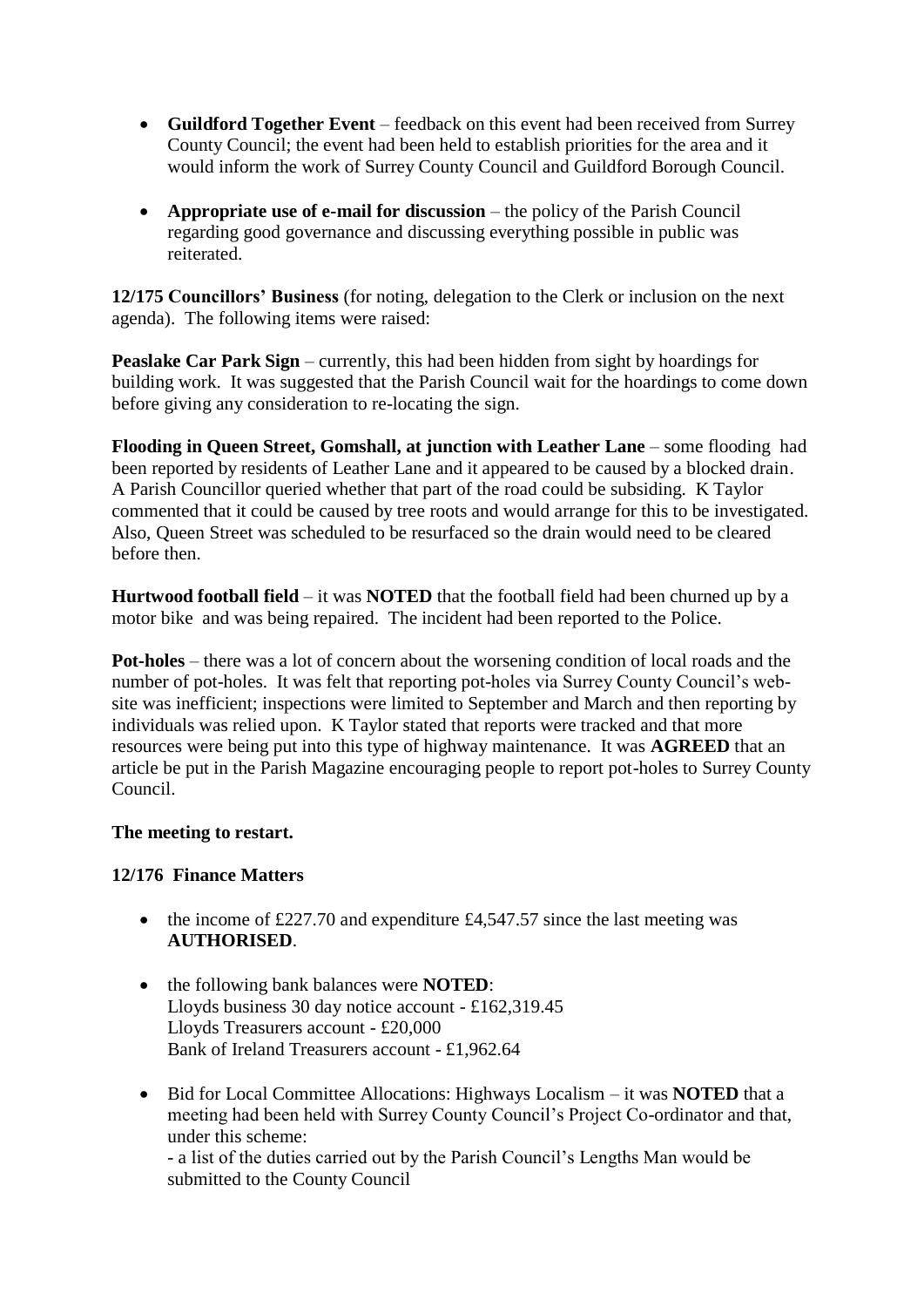- Bids would be considered by the County Council's Guildford Local Committee, in March

- If successful, an agreement would be put in place between the parish Council and the County Council, to include a requirement for the Parish Council to give a 6 monthly report on expenditure for the Lengths Man's services, together with itemised invoices

- The Lengths Man would need to go on road and street works training, to be funded by the Parish Council

- $\bullet$  IGas Energy Community Fund to consider projects for a community grant it was **AGREED** that funding be sought towards the cost of renewing the surface at the front of the Peaslake Memorial Hall
- Precepting authorities the House of Commons Written Statement, dated  $4<sup>th</sup>$  February 2013 be **NOTED**.

# **12/177 Correspondence**

**Public Access Defibrillator** – it was **AGREED** that suitable locations in the Parish for the installation of defibrillators would be considered and notified to the Clerk.

**Dead tree in Albury Park** – it was **AGREED** that a polite letter be sent to the local resident, saying that The Parish Council would not support the felling of the dead tree in Albury Park.

**Parking in Shere** – an e-mail from a local resident about parking problems in Shere was **NOTED**.

## **Requests for grants**:

.

- **Shere Village Nursery** replacement vacuum cleaner. **AGREED** grant of £109.99
- **Peaslake Village Hall Committee** contribution towards external redecoration of hall. **NOT AGREED** at this stage. Suggestions were made as to other sources of funding and fund-raising advice.

**12/178 Correspondence received after the agenda had been printed** – details available at the meeting on 22 February 2013 - for noting, delegation to the Clerk or inclusion on the next agenda).

The following letters had been received and were **NOTED**:

- Letter from Hedleys Solicitors regarding a minor alteration to the access way to Wylton House, Goose Green - the Parish Council had previously agreed to this alteration and an engrossment of the Deed was enclosed for signing by two Parish Councillors in the presence of the Clerk.
- Letter from the NHS Primary Car Support Service, consulting the Parish Council on the continued provision of pharmaceutical dispensing services at Shere Surgery.